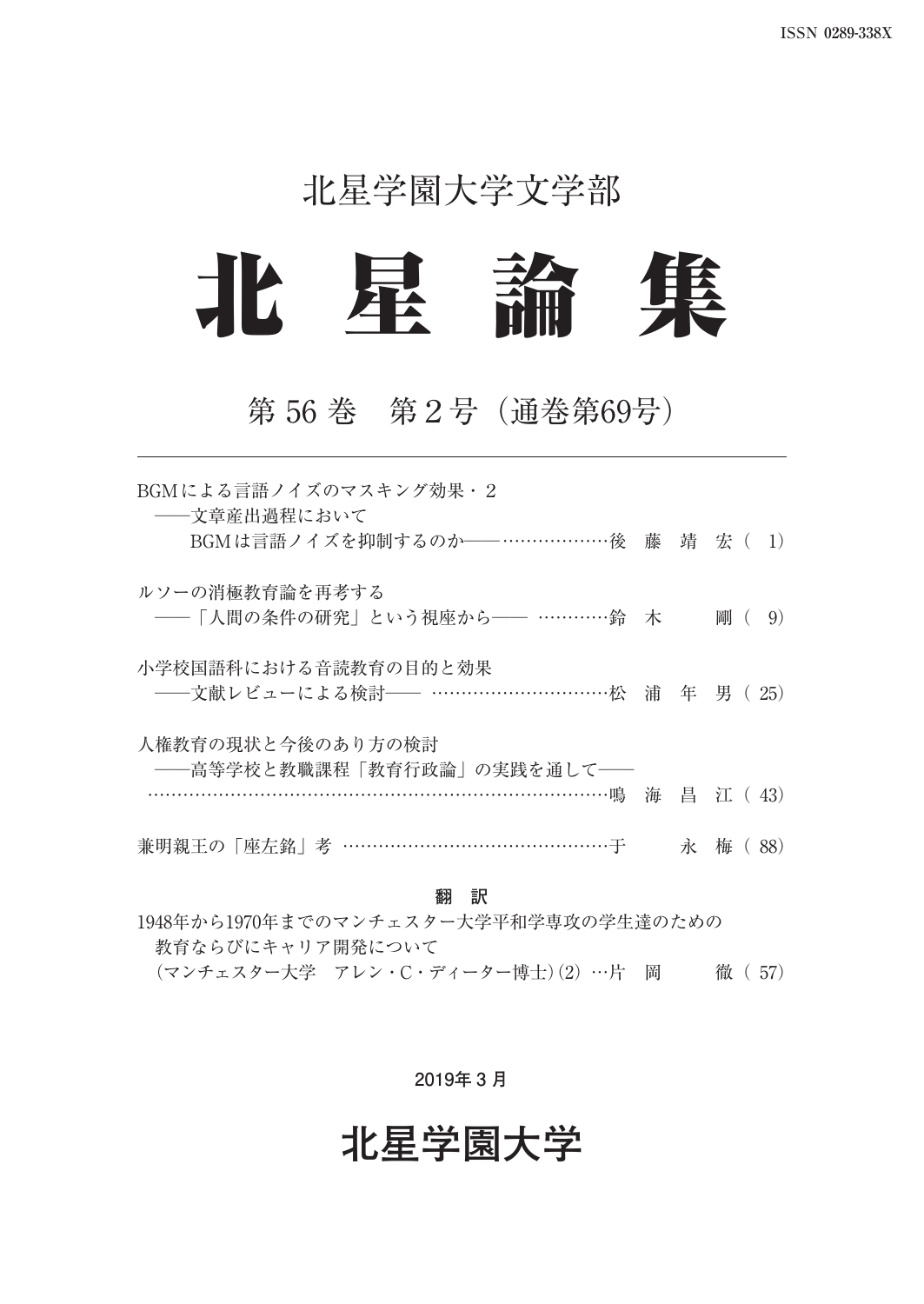### **執筆者紹介**(掲載順)

|   | 後藤  | 靖 宏   |  |  |  | 文学部教授     |  |
|---|-----|-------|--|--|--|-----------|--|
|   | 鈴 木 | 剛     |  |  |  | 文学部教授     |  |
|   |     | 松浦年男  |  |  |  | 文学部准教授    |  |
|   |     | 鳴海昌江  |  |  |  | 文学部准教授    |  |
|   |     | 于 永 梅 |  |  |  | 大連外国語大学教授 |  |
| 片 | 岡   | 徹     |  |  |  | 文学部准教授    |  |

#### 北星学園大学文学部

北星論集 第56巻 第2号(通巻第69号)

2019年3月15日発行

編集代表者 **竹 村 雅 史**

発 行 所 **北星学園大学**

〒004-8631 札幌市厚別区大谷地西2丁目3番1号

#### **HOKUSEI GAKUEN UNIVERSITY**

2-3-1, Oyachi Nishi, Atsubetsu-ku, Sapporo, 004-8631 Japan

印 刷 所 社会福祉法人北海道リハビリー 〒061-1195 北広島市西の里507番地1